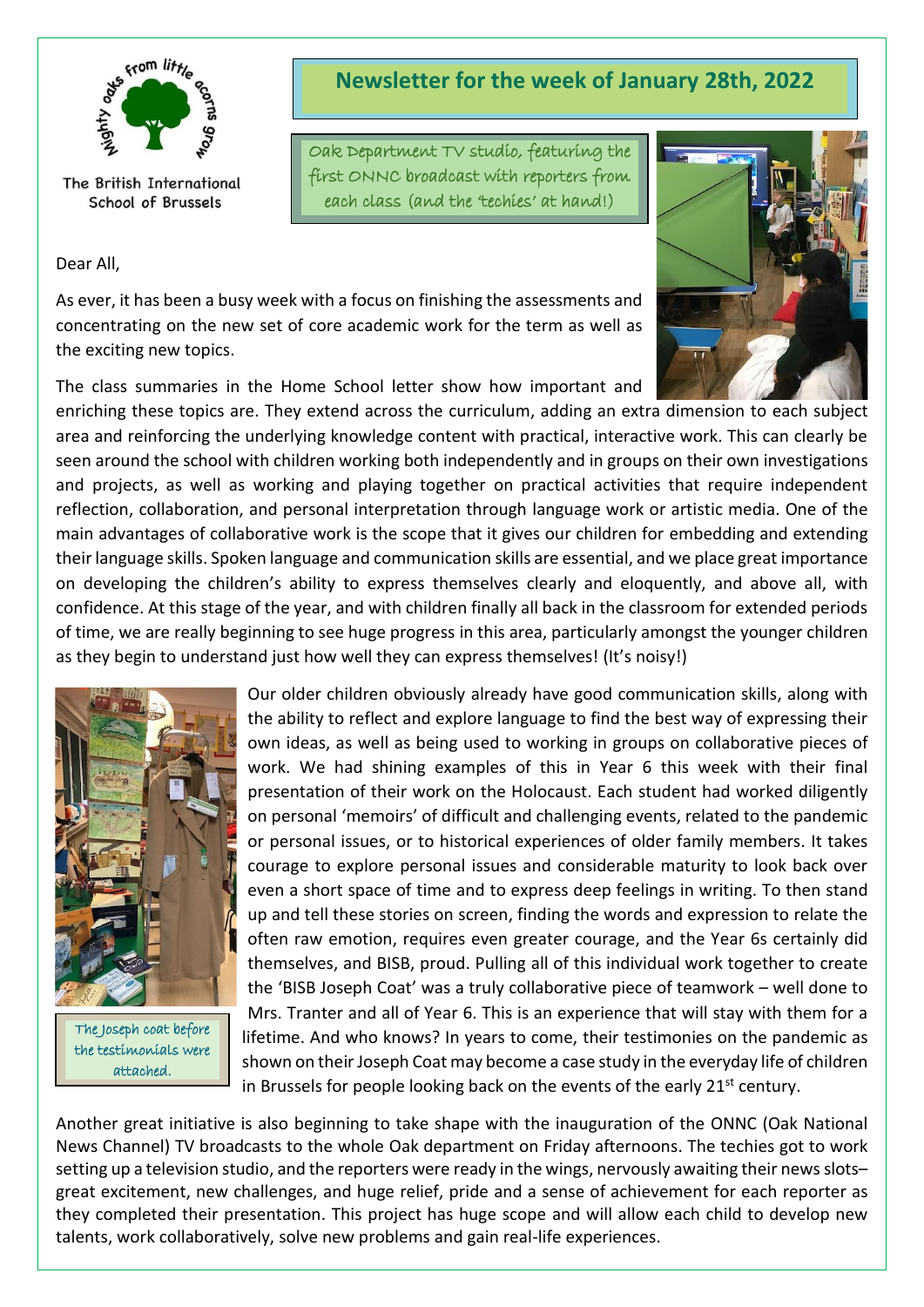Well done to everyone for a week of hard work, and a particular well done to the following:



**Stars of the Week**



## Nursery:

Victor for his recipe book curiosity and questions!

Ridaan for his very enthusiastic role playing, making and baking all kinds of goodies!

## Reception:

Maanav, for your brilliant blending of sounds and the start of your word-reading adventure.

Masoomi, For your excellent understanding of 'more than' and 'fewer than' in Math's this week.

#### Year 1:

Loshinimai, for being so happy at playtimes with her friends!

Sri Lyka, for super wow words when writing a letter to Goldilocks.

## Year 2:

Ektha, for inspiring us all with her imaginative and careful decorative lettering in her science book. Ibaad, for his positivity, friendliness and hard work.

And a special swimming star: Jahnavi, for having a go at everything, being determined, and setting such a good example for everyone!

## Year 3:

Stairya, for a super piece of independent non-fiction writing.

Jinisha, for great sentences about 'Mother Earth' and earthquakes.

## Year 4:

Daksha, for good work in maths with using a number line to solve addition and subtraction problems.

Pranavi, for writing some good, expanded noun phrases in our grammar lesson.

## Year 5:

Navnoor for a great Space Race timeline.

Umaiza for lovely creativity; painting and poetry.

## Year 6:

Archana and Anjika for all their hard work and enthusiasm for the Oak News project. We all appreciate your efforts.





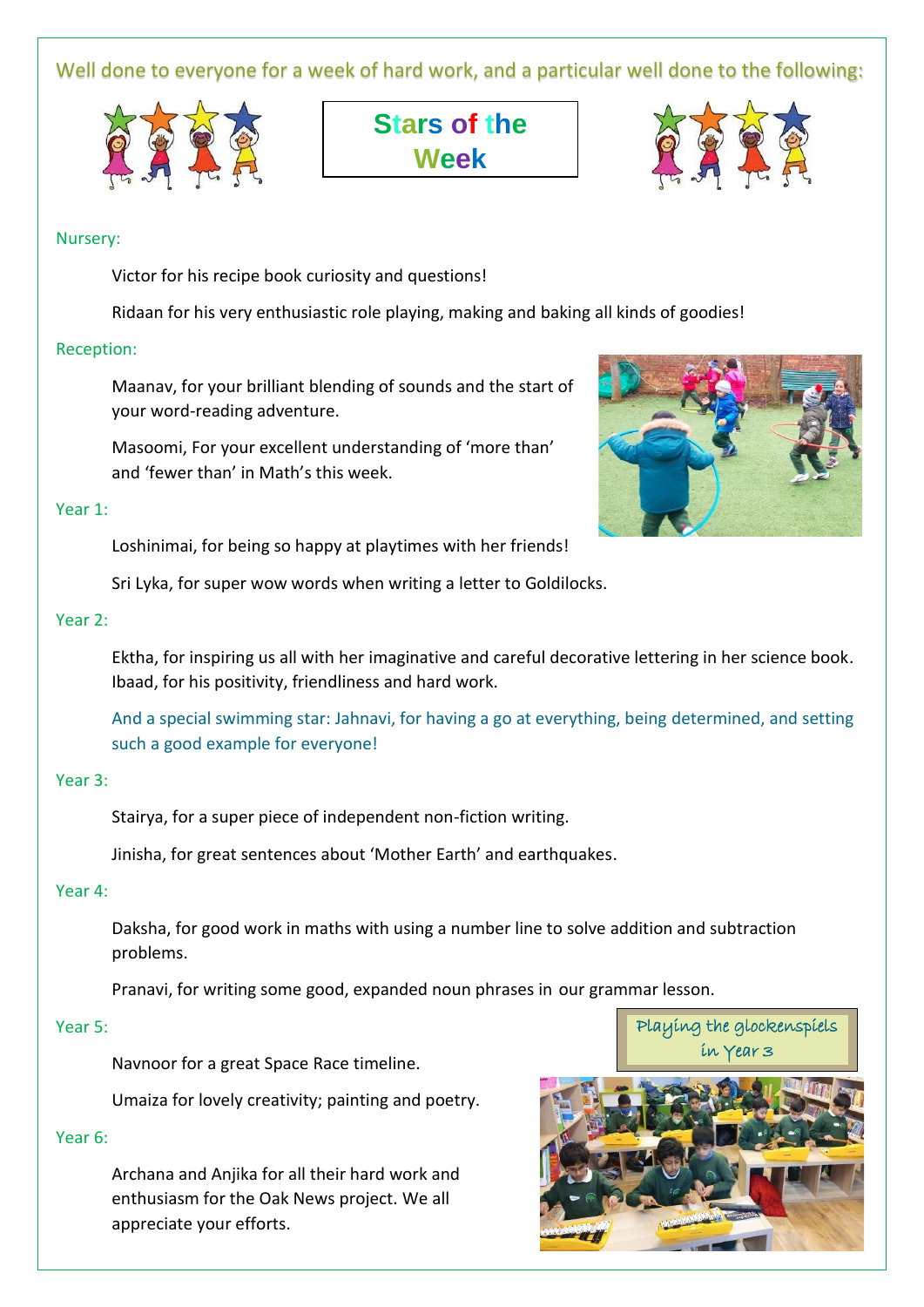# **Information for the week**



• Alongside the growing pile of 'lost' or rather 'unidentifiable' clothes at school, it is also difficult to make sure that children return from the swimming pool with their own clothes, rather than that of their neighbour, due to school uniforms not being clearly named. Please check your child's clothing and add the name again if it has washed off.



• The Year 6 children will be visiting the Montagne Magique theatre in the heart of Brussels to watch a performance of **'Le Moment Cle'** on **Thursday, 10th February**. The play is in French and forms an important part of the French curriculum. Details to follow.



• The Year 6s will be visiting the Jewish Museum of Belgium on Tuesday, 8<sup>th</sup> February to take part in a 'Meet a Jew' workshop in connection to their work on the Holocaust. Details will be posted on Edmodo.



• Please let School Office know if you are delayed due to transport problems, if you have a visit to the commune or a medical appointment, or if your child is unwell. We can then inform the class teacher and open the door if you are late arriving.





• Please remember that there is **no** school for children on **Friday, 25th February** as the Parent-Teacher meetings are scheduled throughout the week and during the whole of Friday. Children therefore finish school on Thursday, 24<sup>th</sup> February for the Spring half-term break. The new term

starts on Monday, 7<sup>th</sup> March.



• Please remember to let us know if you think that you may be leaving at the end of the first half of the summer term (Wednesday, 25th May 2022). The **90-day notification deadline** for written notice of departure is **Thursday, 24th February 2022**. Please notify us before this date if your child will be leaving BISB; this will ensure that your deposit can be refunded.

# *And a fitting thought to end an imaginative, constructive week …*



John Dewey The Middle Works, 1899-1924